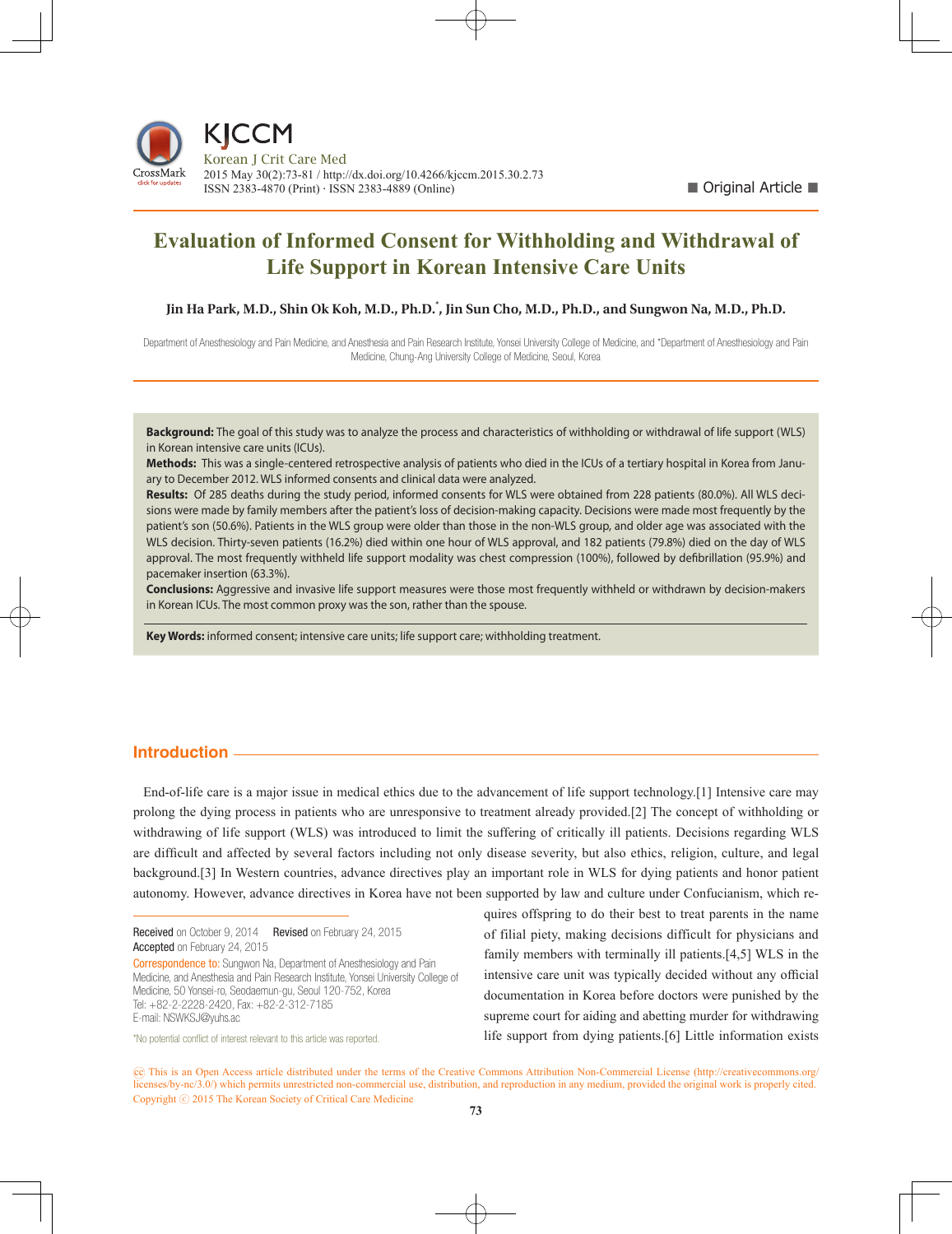about end-of-life practices in Korean ICUs. Most ICU patients do not have the capacity to express their own opinions about WLS and informed consent has usually been given by family members. We have used informed consent in clinical practice for terminally ill patients in our hospital.

We sought to investigate the proportion and characteristics of informed consent for WLS of patients who died in the ICUs, as documented by the family, and to compare the patient characteristics of the WLS group with those of the non-WLS group.

## **Materials and Methods**

#### **1) Patient population**

This study was conducted after approval from the institutional review board (IRB number, 4-2012-0858) of Severance Hospital and informed consent was exempted due to the retrospective nature of data analysis. This study was registered at www.ClinicalTrials.gov (ref. number: NCT02020473). We reviewed all consecutive patients who died in the surgical and medical intensive care units (ICUs) at Severance Hospital, Korea from January to December 2012. Severance Hospital is a tertiary teaching hospital and the ICUs in this study are composed of four units with a 54-bed and open system capable of the critical care services necessary for all ICU patients. WLS was typically recommended for terminally ill patients by the ICU team or primary physicians, when further treatment was considered futile. Modalities of treatments withhold or withdraw included chest compression, defibrillation, pacemaker insertion, use of vasopressors or increase dose of vasopressors, intubation, mechanical ventilation, use of antiarrhythmic drugs, transfusion, nutrition, blood sampling, use of antibiotics and dialysis. Patients diagnosed with brain death were excluded because they were admitted to the ICU solely for organ donation. Patients who died in other cardiac, cardiothoracic, stroke and neurosurgical intensive care units were not included in our study. Patients under 18 years were also excluded.

#### **2) Collected clinical and WLS information**

Information was obtained from electronic medical records. We collected demographics, clinical data of patients, and data regarding informed consent for WLS. Clinical data included underlying diseases, primary cause of ICU admission and WLS decision, Acute Physiology and Chronic Health Evaluation II score (APACHE II score) and Sequential Organ Failure Assessment score (SOFA score) at the time of ICU admission and WLS decision, length of stay in the ICU and hospital, time interval from ICU admission to WLS decision, time interval from WLS decision to death, operation before ICU admission, cardiopulmonary resuscitation (CPR) before ICU admission and WLS decision, clinical status of patients at the time of ICU admission and WLS decision, and clinical status of patients without WLS before death. Data regarding WLS included characteristics of the family members who signed WLS consent and type of the life support modalities withheld or withdrawn. Subgroup analysis was performed in patients with malignancy for more detailed information.

#### **3) Statistical analysis**

All statistical analyses were performed using SPSS 18 (SPSS Inc., Chicago, IL, USA). All continuous variables including age, hospital length of stay and time interval from ICU admission to WLS decision were analyzed with the Student t test or Mann-Whitney U test, as determined by the equality of variances and distribution. Chi-square and Fisher's exact tests were calculated for all categorical vari-



**Fig. 1.** Patient flow chart. \*Avoided list; list of withheld/withdrawn actions on the informed consent form for WLS. ICU: Intensive Care Unit; WLS: withholding and withdrawal of life support.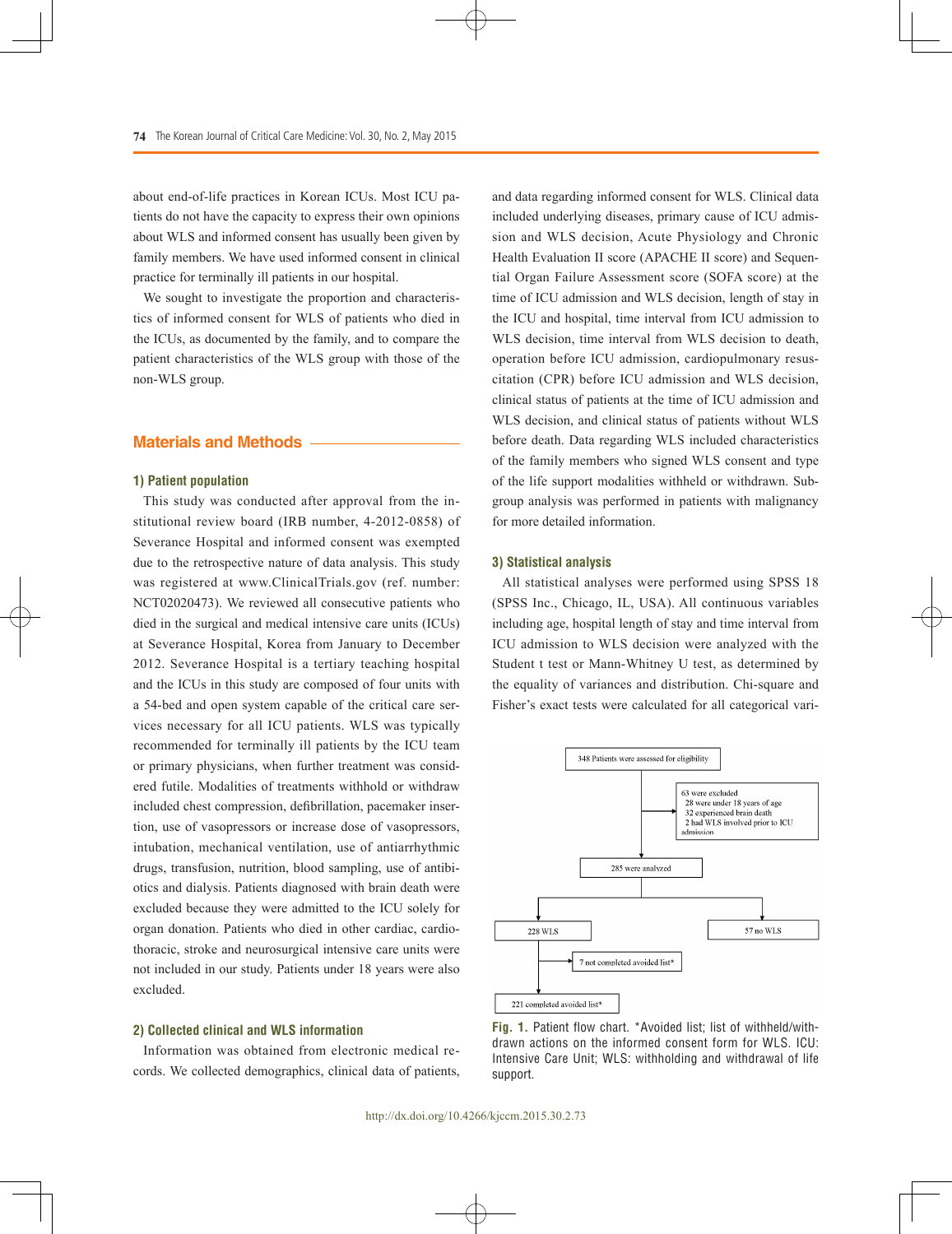ables, as appropriate. Univariate analysis was subsequently performed to identify potential factors associated with WLS decision. Variables with  $p < 0.20$  on univariate modeling and with clinical importance were included in multivariate analysis. Entry of factors into the model was verified by multicollinearity testing. A separate logistic regression model was also generated to identify predictors of WLS decision.

# **Results**

Over the 1-year period of the study, 2,685 patients were admitted to the medical and surgical ICUs. We reviewed 348 consecutive patients who died in the ICUs. Of these patients, we excluded the following patients: 28 patients under 18 years of age, 32 patients with brain death, two cases involving WLS prior to ICU admission, and 1 patient who died of an unknown cause. Finally, we enrolled 285 patients and assessed the demographic and medical data of these patients. Informed consent for WLS was obtained from 228 patients (80.0 %). Seven patients in WLS group did not complete the list for which life support modalities would be withheld or withdrawn (Fig. 1).

Table 1 shows the baseline characteristics of the patients in the WLS and the non-WLS group. Patients in the WLS group were older than patients in the non-WLS group (p

**Table 1**. Baseline characteristics of the patients with/without withholding or withdrawal of life support care

| Parameter                               | $WLS (n = 228)$   | non-WLS ( $n = 57$ ) | p-value |
|-----------------------------------------|-------------------|----------------------|---------|
| Age (year)                              | $64.35 \pm 14.04$ | $58.77 \pm 18.48$    | 0.037   |
| Male, n (%)                             | 155 (68.0)        | 32(56.1)             | 0.092   |
| Length of Stay (day)                    |                   |                      |         |
| Hospital                                | 19 [9-39]         | 17 [6-37]            | 0.360   |
| ICU                                     | $9[3-18]$         | $6[1-14]$            | 0.110   |
| Past medical history, n (%)             |                   |                      |         |
| Malignancy                              | 136 (59.6)        | 34 (59.6)            | 0.999   |
| Hypertension                            | 106 (46.5)        | 27(47.4)             | 0.905   |
| <b>Diabetes</b>                         | 55(24.1)          | 13 (22.8)            | 0.835   |
| Heart disease                           | 49 (21.5)         | 9(15.8)              | 0.339   |
| Lung disease                            | 42 (18.4)         | 9(15.8)              | 0.643   |
| Kidney disease                          | 42 (18.4)         | 11(19.3)             | 0.879   |
| Liver disease                           | 30(13.2)          | 5(8.8)               | 0.367   |
| Neurologic disorder                     | 19(8.3)           | 10(17.5)             | 0.040   |
| Gastrointestinal disease                | 8(3.5)            | 2(3.5)               | 0.999   |
| CPR at general ward, n (%)              | 35(15.4)          | 11(19.3)             | 0.469   |
| OP before ICU admission, n (%)          | 46 (20.2)         | 14(24.6)             | 0.468   |
| Primary causes for ICU admission, n (%) |                   |                      |         |
| Respiratory failure                     | 134 (58.8)        | 26(45.6)             | 0.073   |
| Septic shock                            | 51(22.4)          | 18(31.6)             | 0.147   |
| Cardiac arrest                          | 28 (12.3)         | 9(15.8)              | 0.481   |
| Hypovolemic shock                       | 20(8.8)           | 7(12.3)              | 0.418   |
| Renal failure                           | 12(5.3)           | 6(10.5)              | 0.218   |
| Neurologic disorder                     | 10(4.4)           | 0(0.0)               | 0.220   |
| Hepatic failure                         | 7(3.1)            | 2(3.5)               | 0.999   |
| Heart failure                           | 5(2.2)            | 1(1.8)               | 0.999   |

Data might be duplicated.

CPR: cardiopulmonary resuscitation; ICU: Intensive Care Unit; OP: operation; WLS: withholding and withdrawal of life support.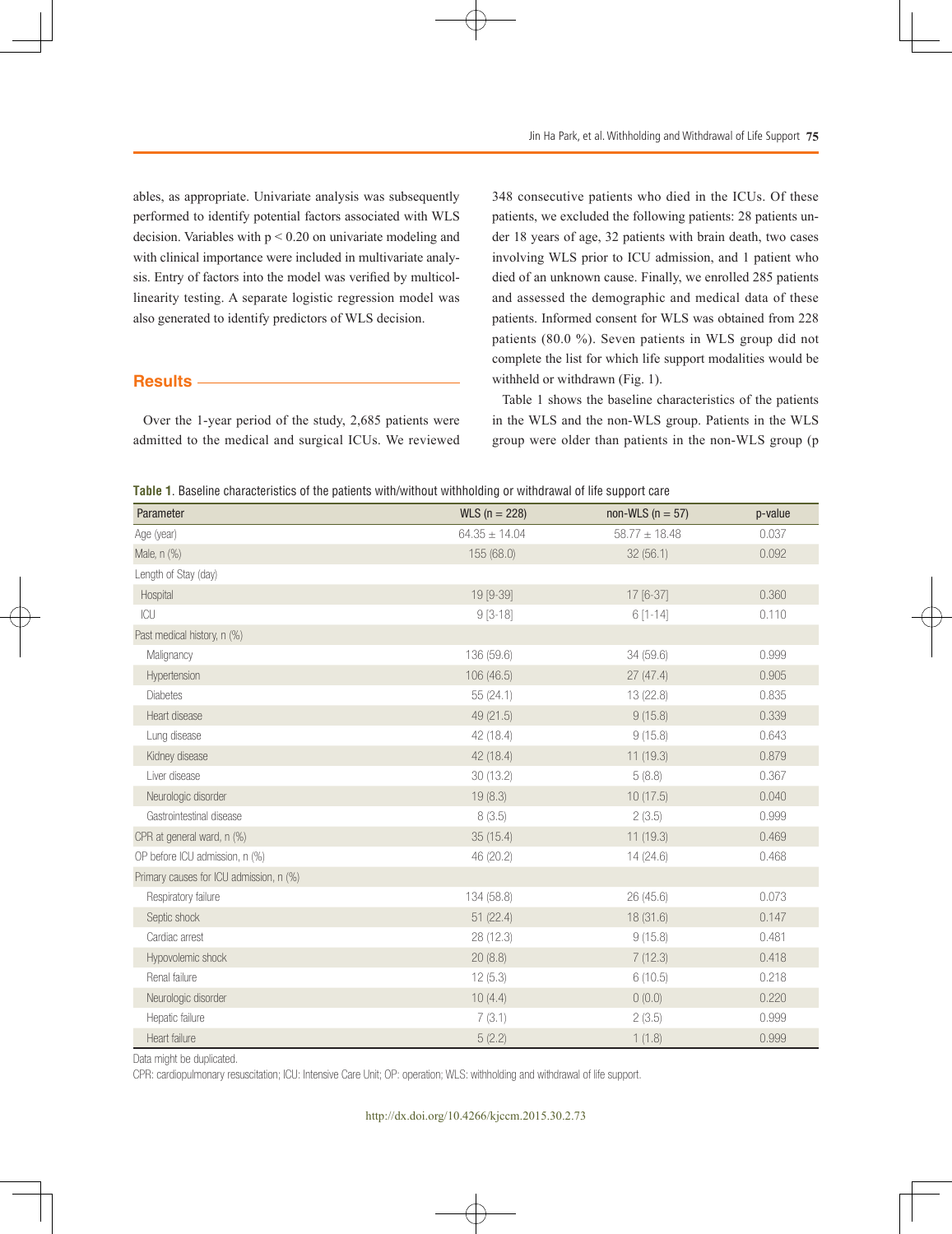$<$  0.05). Gender and length of stay in the hospital and ICU were not significantly different between the groups. About 60% of the patients had malignancy, and 45 % of patients had a history of hypertension. There was no significant difference in past history between the two groups except for lower incidence of neurologic disorder  $(p = 0.040)$  in the WLS group. Cardiopulmonary resuscitation (CPR) and operation history before admission to the ICU were not significantly different between the two groups. The most common primary causes for ICU admission were respiratory failure and septic shock in the two groups and there was no significant difference between the two groups (Table 1).

Table 2 demonstrates the clinical status of the two groups of patients. Mental state was clear in 15.4 % of patients in the WLS group and  $8.8\%$  in the non-WLS group ( $p = 0.201$ ). About 82.9% of patients in WLS group and 86.0 % of patients in the non-WLS group had already been mechanically ventilated with intubation ( $p = 0.576$ ). Sedatives were given

for 76.8% of patients in the WLS group and for 75.4% in the non-WLS group ( $p = 0.834$ ). Analgesics were given for 75.4% of patients in both groups ( $p > 0.999$ ). Vasopressors were used in 71.1% of patients in the WLS group and 75.4% in the non-WLS groups ( $p = 0.501$ ). Dialysis was performed in 35.5 % of patients in the WLS group, and 56.1 % of patients in the non-WLS group at admission to the ICU ( $p =$ 0.004). At the time of WLS decision, the clinical status of patients had changed; the percentage of patients with alert mental status decreased to 2.6 %, use of vasopressors increased from 71.1 % to 90.8 %, the proportion of patients mechanically supported with intubation increased to 96 %, the proportion of analgesics and sedatives given increased from 75-77% to 83 % and dialysis increased from 35.5% to 63.6 %. The APACHE II score on admission to the ICU was 26 [20-31] and 28 [18-33] in patients in the WLS group and non-WLS group, respectively ( $p = 0.189$ ). At the time of WLS decision, the APACHE II score increased to 31.[28-

**Table 2**. Clinical status of patients with/without withholding or withdrawal of life support care

| Parameter                              | $WLS (n = 228)$ | non-WLS ( $n = 57$ ) | p-value |
|----------------------------------------|-----------------|----------------------|---------|
| At the time of admission to ICU, n (%) |                 |                      |         |
| Intubated                              | 189 (82.9)      | 49 (86.0)            | 0.576   |
| Mechanical ventilation                 | 189 (82.9)      | 49 (86.0)            | 0.576   |
| Use of sedatives                       | 175 (76.8)      | 43(75.4)             | 0.834   |
| Use of analgesics                      | 172 (75.4)      | 43 (75.4)            | 0.999   |
| Use of vasopressors                    | 162(71.1)       | 43(75.4)             | 0.510   |
| Dialysis                               | 81(35.5)        | 32(56.1)             | 0.004   |
| Alert mental status                    | 35(15.4)        | 5(8.8)               | 0.201   |
| At the time of WLS, n (%)              |                 |                      |         |
| Intubated                              | 220 (96.5)      |                      |         |
| Mechanical ventilation                 | 220 (96.5)      |                      |         |
| Use of vasopressors                    | 201 (90.8)      |                      |         |
| Use of sedatives                       | 189 (82.9)      |                      |         |
| Use of analgesics                      | 188 (82.5)      |                      |         |
| Dialysis                               | 145 (63.6)      |                      |         |
| Alert mental status                    | 6(2.6)          |                      |         |
| APACHE II score, ICU admission         | 26 [20-31]      | 28 [18-33]           | 0.189   |
| APACHE II score, WLS decision          | 31 [28-35]      |                      |         |
| SOFA score, ICU admission              | 13 [9-16]       | 13 [11-16]           | 0.315   |
| SOFA score, WLS decision               | 18 [16-20]      |                      |         |

Data might be duplicated.

APACHE II score: Acute Physiology and Chronic Health Evaluation II score; ICU: Intensive Care Unit; SOFA score: Sequential Organ Failure score; WLS: withholding and withdrawal of life support.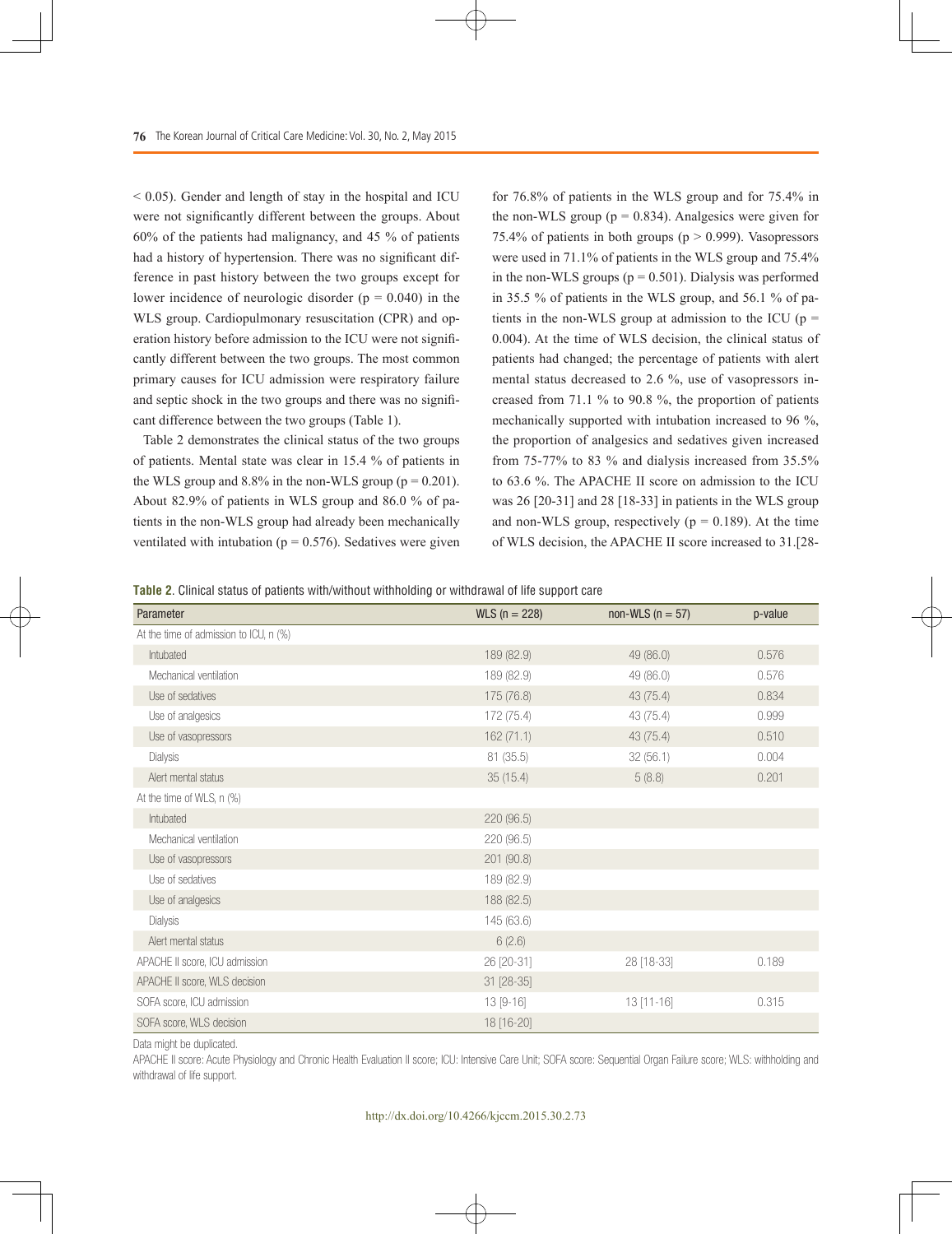|  |  |  |  | <b>Table 3</b> . Clinical data of patients in WLS group |  |  |  |
|--|--|--|--|---------------------------------------------------------|--|--|--|
|--|--|--|--|---------------------------------------------------------|--|--|--|

| Parameter                                    | $WLS (n = 228)$ |
|----------------------------------------------|-----------------|
| CPR before WLS, n (%)                        | 14(6.1)         |
| Direct causes for WLS, n (%)                 |                 |
| Refractory shock                             | 116 (50.9)      |
| Respiratory failure                          | 108 (47.4)      |
| Multiorgan failure                           | 47 (20.6)       |
| Hepatic failure                              | 17(7.5)         |
| Brain damage                                 | 16(7.0)         |
| Heart failure                                | 13(5.7)         |
| Renal failure                                | 11(4.8)         |
| Median time from ICU to WLS (hour) [range]   | 156 [38-327]    |
| Median time from WLS to death (hour) [range] | 9 [3-20]        |

Data might be duplicated.

CPR: cardiopulmonary resuscitation; ICU: Intensive Care Unit; WLS: withholding and withdrawal of life support.

**Table 4**. The lists of withheld/withdrawn actions on the informed consent form for WLS

| Avoided lists in the informed consents for<br>$WLS (n = 221)$ | $n$ (%)    |
|---------------------------------------------------------------|------------|
| Chest compression                                             | 221 (100)  |
| Defibrillation                                                | 212 (95.9) |
| Pacemaker                                                     | 140 (63.3) |
| Increase dose of vasopressors                                 | 107(48.4)  |
| Antiarrhythmic drugs                                          | 75 (33.9)  |
| Dialysis                                                      | 71 (32.1)  |
| Transfusion                                                   | 45 (20.4)  |
| Use of vasopressors                                           | 39(17.6)   |
| Blood sampling                                                | 28 (12.7)  |
| Nutrition                                                     | 25(11.3)   |
| Antibiotics                                                   | 16(7.2)    |
| Mechanical ventilation                                        | 10(4.5)    |
| Intubation                                                    | 9(4.1)     |

Data might be duplicated.

WLS: withholding and withdrawal of life support.

|  | <b>Table 5.</b> Main family member who made the WLS decision |
|--|--------------------------------------------------------------|
|--|--------------------------------------------------------------|

| Legal representatives ( $n = 228$ ) | $n$ (%)   |
|-------------------------------------|-----------|
| Son                                 | 121(53.1) |
| Spouse                              | 45 (19.7) |
| Daughter                            | 36 (15.8) |
| Mother                              | 4(1.8)    |
| Father                              | 3(1.3)    |
| etc.                                | 19(8.3)   |

WLS: withholding and withdrawal of life support.

35] The SOFA score on admission to the ICU was 13 [9- 16] in patients in the WLS group and 13 [11-16] in the non-WLS group  $(p = 0.315)$ . The SOFA score was also increased 18 [16-20] at the time of WLS decision.

Table 3 shows clinical data of patients in the WLS group. In the WLS group, the median time from ICU admission to making the decision for WLS was 156 [38-327] hours and median time from WLS decision to death was 9 [3-20] hours. Thirty-seven patients (16.2 %) died within 1 hour of WLS approval, and 182 patients (79.8 %) died on the day of WLS approval. The most frequent cause leading to WLS decision was refractory shock accompanied by respiratory failure  $(50.9\%$ , 47.4%, respectively (Table 3).

Table 4 shows the lists of withheld/withdrawn actions on the informed consent form for WLS. No patient had signed informed consent to withdraw life support modalities which had already been applied. Among patients with a list of actions to be withheld on the informed consent form for WLS  $(n = 221)$ , the most frequently withheld life support modality was chest compression ( $n = 221$ , 100%), followed by defibrillation (n = 212, 95.9 %), pacemaker insertion (n = 140, 63.3 %), and increased dose of vasopressor ( $n = 107$ , 48.4%). Endotracheal intubation was withheld in 9 patients (4.1%), mechanical ventilation in 10 patients (4.5%), and nutrition in 25 patients (11.3%) (Table 4).

Table 5 shows the family members who made the WLS decision. The main family members who signed informed consent for WLS were sons ( $n = 121, 50.6\%$ ) and spouses (n  $= 45, 19.7\%$ , followed by daughters (n = 36, 15.8%). Fortyone patients in the non-WLS group died after CPR (71.9%). Among these patients, 11 patients (19.3%) agreed to stop resuscitation in the end, but they did not sign informed consents for WLS.

Table 6 shows the multivariate logistic regression analysis of WLS on patient variables. When age was included in the multivariate logistic regression model, it was associated with WLS decision (odds ratio 1.023, CI 1.004-1.043,  $p =$ 0.004). History of neurologic disease also had a significant association (odds ratio 0.322, CI 0.135-0.768,  $p = 0.011$ ), whereas other variables were eliminated from the model (Table 6).

Subgroup analysis in patients with malignancy was done as follows: 17 patients in the WLS group were alert at the time of ICU admission, whereas none of patients in the non-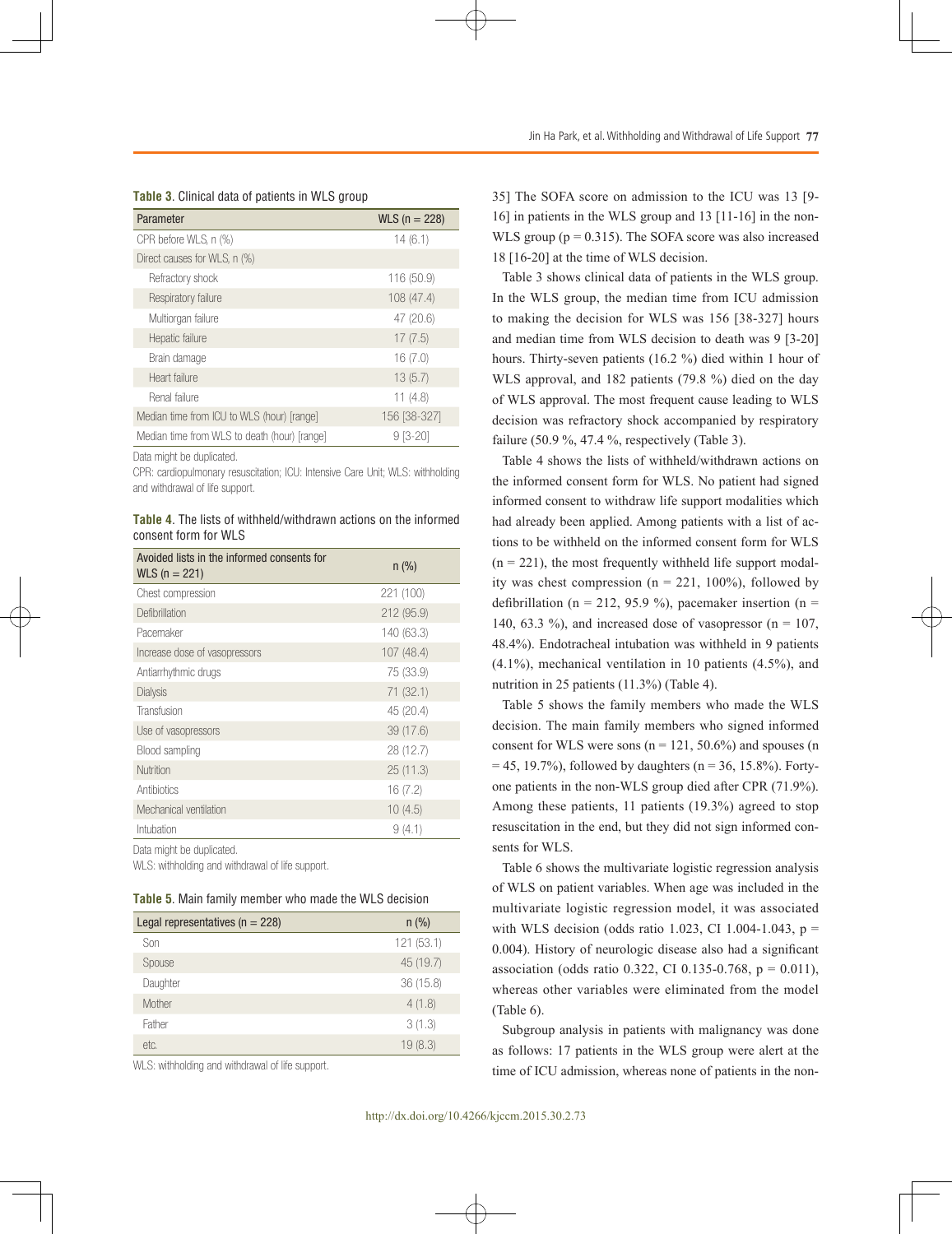|                                 | Univariate analysis    |         | Multivariate analysis  |         |  |
|---------------------------------|------------------------|---------|------------------------|---------|--|
|                                 | Odds ratio (95% CI)    | p-value | Odds ratio (95% CI)    | p-value |  |
| Age                             | 1.023 (1.005-1.042)    | 0.014   | 1.028 (1.009-1.048)    | 0.004   |  |
| LOS ICU                         | 1.021 (0.997-1.046)    | 0.086   |                        |         |  |
| History of neurologic disease   | $0.427(0.187 - 0.978)$ | 0.044   | $0.322(0.135 - 0.768)$ | 0.011   |  |
| Direct causes for ICU admission |                        |         |                        |         |  |
| Respiratory failure             | 1.700 (0.948-3.048)    | 0.075   |                        |         |  |
| Septic shock                    | $0.624(0.329 - 1.183)$ | 0.149   | $0.546(0.282 - 1.057)$ | 0.073   |  |

|  |  | <b>Table 6</b> . Logistic regression analysis of WLS on patient variables |  |  |  |  |
|--|--|---------------------------------------------------------------------------|--|--|--|--|
|--|--|---------------------------------------------------------------------------|--|--|--|--|

ICU: Intensive Care Unit; LOS: length of stay; WLS: withholding and withdrawal of life support.

WLS group was alert ( $p = 0.026$ ). The median time from ICU admission to WLS decision was 139 [29-274] hours, though 156 [38-327] hours in whole population of the WLS group (see supplementary Table 1-5).

## **Discussion**

Our study investigated the pattern of end-of-life decisions and practices in Korean ICUs. In the present study, a large proportion of the patients and decision makers declined invasive or aggressive procedures including chest compression, defibrillation and pacemaker insertion. Sons were the preferred decision makers in families, even when spouses were present. The rate of WLS was 80 %, as high as that of Western ICUs. The median time from WLS to patient death was 9 hours.

Invasive and aggressive management and procedures were often withheld by decision makers. On the other hand, they were more apt to continue nutrition, antibiotics and blood sampling. Among life support therapies, intubation, mechanical ventilation, use of antibiotics and nutrition were rarely chosen to be withheld. This might be influenced by the attitude of Korean people towards oxygen and nutrition, as well as use of antibiotics, which are considered ordinary medical practices instead of extraordinary life support measures.[7,8] Although frequently withheld modalities were chest compression, defibrillation and pacemaker insertion, similar to the results of a previous study,[9] discrepancies between perceptions by physicians and the general public still exist. Physicians are more likely to consider the withholding of nutrition, antibiotics and antiarrhythmics than the general public, as shown in our study. This discrepancy

may result from the opinion of physicians, many of whom think that quality of life is most important and aggressive treatments are not preferable in end-of-life care,[10] and patients' misconceptions about end-of life care.[11] International differences were also found, in that intubation, application of ventilator and dialysis, use of vasopressors and antibiotics, and dialysis were withheld less often than reported in previous studies.[12-14]

In general, making patients' their own medical decisions is more common than delegating the right to a family member. Although Koreans want to make medical decisions by themselves and prefer to delegate decisions to their spouses when they are unable,[3] offspring, especially sons, were the main family members who decided WLS in this study. In our study, in 53.1% of cases, informed consent for WLS was signed by sons, 15.8% by daughters and 19.7% by spouses. The reason for sons being the main decision makers might be as follows: parents often become dependent financially and emotionally on their adult children after their retirement, even though they remain capable of decision making. Thus, many discussions, including on medical issues, are decided by patients' offspring, suppressing the expression of opinions by spouses. Preference for sons has a long tradition in Korea, and is still quite common. This is evidenced by a report that the sex ratio of newborns of multiparous women increased from 128 in the second birth to 417 in the fourth birth in cases where the first baby was a girl.[15]

Informed consent for WLS was obtained for 80.0 % of patients who died in the ICUs. This result was similar to studies in Western ICUs,[16,17] while ICUs in Asia and the Middle East where there is a culture of paternalism have reported much lower rates of WLS: 45.7-58.8 %.[13,14] Additionally, most decisions regarding WLS were made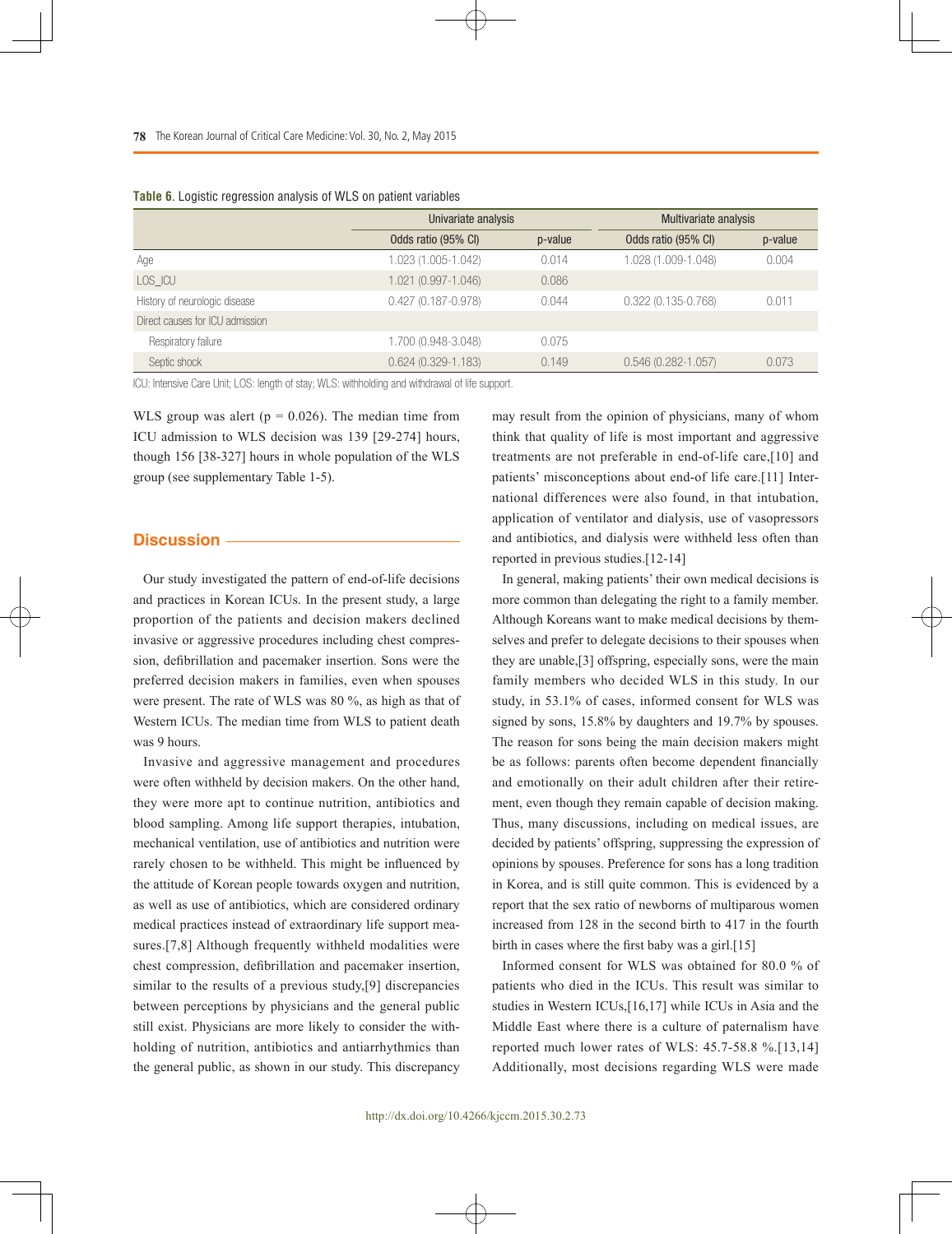just before death, similar to in European countries.[17,18] Therefore, the medical decision pattern in Korean ICUs is basically comparable to that of the Western world, while still showing traditional differences such as a preference for sons as decision makers. The relatively higher incidence of WLS in our study might be related to the short median time interval from WLS decision to death, as most patients became more critically ill prior to the WLS decision. This is similar to a study by Sprung et al<sup>[17]</sup> which showed a 14.7hour mean time from WLS decision to death and a 76 % incidence of WLS, whereas Buckley et al.[13] described a relatively longer mean time to death and a lower incidence of WLS. Previous studies have shown an increase in WLS from 51% to 90 %,[16] and these trends are expected to continue as life support technology progresses.

All WLS decisions were made by family members in the absence of decision-making capacity in patients. Korea is an Asian country and is influenced by Confucianism, which emphasizes filial piety, and discussions about dying and the death of parents are considered to be taboo. In these circumstances, it could be inferred that life support therapy continued until treatment became medically futile, with the purpose of preparing the remaining family for separation from patients,[8] and for avoiding being blamed for neglecting their parents.[19]

Old age was identified as the biggest factor that influenced WLS decision, similar to previous studies.[12,13,17,20-22] Gender did not have any significance in these decisions, whereas Nakagawa, et al. described a tendency to receive early DNR orders from female patients.[23] This could be explained by the fact that Koreans are not familiar with expressing their wishes about end of life treatment regardless of gender.

Patients with neurologic disease were not prone to WLS in our study, whereas neurologic disease influenced WLS in a previous study.[24] This might be influenced by the end-oflife care policy in our hospital, which supports patients who have already made decisions regarding WLS in the general ward instead of admitting them to the ICU. This may be supported by the fact that there were only 10 patients who were admitted to the ICU because of neurologic disease. The most common reason for ICU admission was respiratory failure in both the WLS group and non-WLS group in our data. This is a similar to the results of a previous study.

[25] The major causes for WLS did not differ from previous studies and were refractory shock and respiratory failure.

In our study, no patient decided to withdraw life support. At ICU admission and WLS decision time, most patients were supported with a mechanical ventilator, and sedation and analgesic was given for the mechanically supported patients. Most patients were also given vasopressors at ICU admission and at WLS decision time. In Korea, withdrawing life support is not acceptable, not only because it is considered different from withholding life support for that family members abandon the patients, but also it is still not supported by law.[4,26,27] In these circumstances, advance directives can be introduced,[28] which request withholding a particular intervention in a terminal status, withholding resuscitation, appointment of a proxy decision maker, and a living will. Although advance directives are not supported by law in Korea, more discussions about advance directives are needed in order to not prolong futile treatment in patients with terminal status, and previous studies have displayed positive attitudes toward advance directives.[5,29]

The strength of the present study is that all data collected were obtained from officially documented discussions with the family. Thus, this study could help to establish end-oflife care guidelines for critically ill patients who have already lost decision-making ability regarding end of life care at admission to the ICU. A strategic approach to limiting life support is necessary, as demonstrated in the present study, in which most patients who died in the ICU did not have alert mental status and had already been treated with life support modalities including mechanical ventilation or vasopressors at admission.

There were several limitations to the present study. Firstly, this study was designed retrospectively, and there might be unknown or unmeasured confounders which affected the WLS decision, such as the religion of patients and families, who initiated the discussion of WLS, and how many people were involved in the WLS decision. We could only determine who signed informed consent for WLS. Secondly, it was hard to determine the direct reason leading to the WLS decision, such as futility of treatment, disclosure of suffering of patients or other economic reason. Thirdly, this study was performed in medico-surgical intensive care units with 54 beds, and other intensive care units for cardiologic patients with 24 beds, cardiothoracic 15-bed units for surgical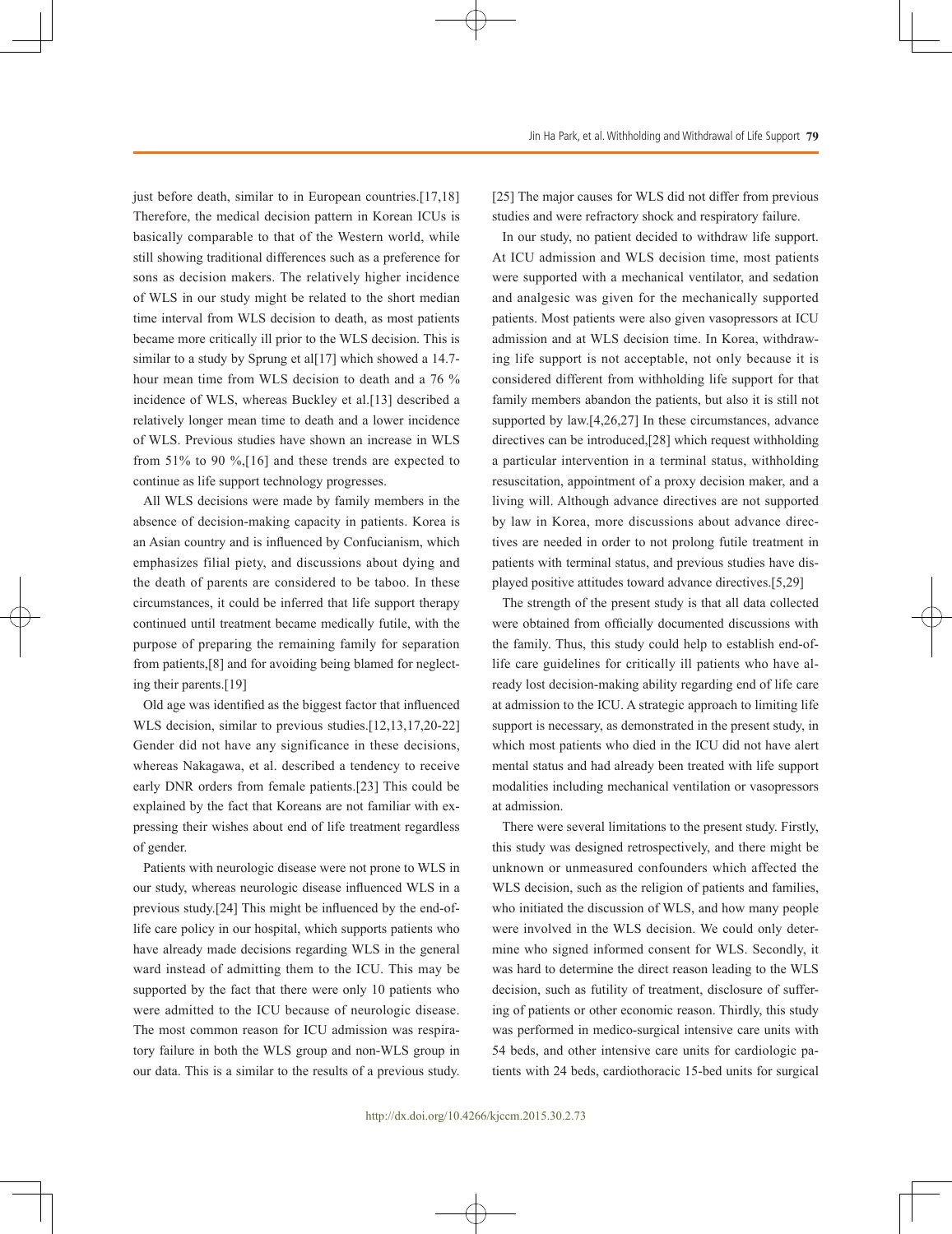patients, neurosurgical 30-bed units and 8-bed stroke units were not included in this study. Our results showed a lower incidence of primary admission for neurologic disease in patients in the WLS group and thus the results may not be able to be generalized to other patients in other medical settings, even in the Korean population.

The decision on whether or not life support therapy should be initiated in critically ill patients involves balancing the potential for ensuring best practice to the patients against meaningless treatment. Aggressive and invasive life support measures were those most frequently withheld by decision makers in Korean ICUs. The most common proxy was the son, rather than the spouse. The present study provides an opportunity to establish end of life care guidelines for critically ill patients in Korea who have lost the decisionmaking capacity for WLS, and for whom advance directives are not supported by law.

# **Acknowledgements**

We would like to thank our statistical assistants Dong Wook Kim and Jung Hwa Hong for their help with data analysis.

# **References**

- 1) Jensen HI, Ammentorp J, Johannessen H, Ørding H: Challenges in end-of-life decisions in the intensive care unit: an ethical perspective. J Bioeth Inq 2013; 10: 93- 101.
- 2) Moon JY, Shin YS: The end-of-life care in the intensive care unit. Korean J Crit Care Med 2013; 28: 163-72.
- 3) Ivo K, Younsuck K, Ho YY, Sang-Yeon S, Seog HD, Hyunah B, et al: A survey of the perspectives of patients who are seriously ill regarding end-of-life decisions in some medical institutions of Korea, China and Japan. J Med Ethics 2012; 38: 310-6.
- 4) Ryu HG, Choi JE, Lee S, Koh J, Bae JM, Heo DS: Survey of controversial issues of end-of-life treatment decisions in Korea: similarities and discrepancies between healthcare professionals and the general public. Crit Care 2013; 17: R221.
- 5) Jo KH, An GJ: Factors affecting shared decision making at end of life in Korean adults. Holist Nurs Pract 2013; 27: 329-35.
- 6) Supreme Court Decision 2002Do995 Decided June 24, 2004.
- 7) Aita K, Takahashi M, Miyata H, Kai I, Finucane TE: Physicians' attitudes about artificial feeding in older patients with severe cognitive impairment in Japan: a qualitative study. BMC Geriatr 2007; 7: 22.
- 8) Kim SH, Son MS, Koh SO, Lee IH: Intensive care provider's perceptions of medically futile treatment: Focus group interviews. Korean J Med Ethics 2012; 15: 370- 84.
- 9) Kim S, Kang H, Koh Y, Koh S: Attitudes and practices of critical care physicians in end-of-life decisions in Korean intensive care units. Korean J Med Ethics 2009; 12: 12-28.
- 10) Sprung CL, Carmel S, Sjokvist P, Baras M, Cohen SL, Maia P, et al: Attitudes of European physicians, nurses, patients, and families regarding end-of-life decisions: the ETHICATT study. Intensive Care Med 2007; 33: 104-10.
- 11) Morita T, Miyashita M, Shibagaki M, Hirai K, Ashiya T, Ishihara T, et al: Knowledge and beliefs about end-oflife care and the effects of specialized palliative care: a population-based survey in Japan. J Pain Symptom Manage 2006; 31: 306-16.
- 12) Esteban A, Gordo F, Solsona JF, Alia I, Caballero J, Bouza C, et al: Withdrawing and withholding life support in the intensive care unit: a Spanish prospective multi-centre observational study. Intensive Care Med 2001; 27: 1744-9.
- 13) Buckley TA, Joynt GM, Tan PY, Cheng CA, Yap FH: Limitation of life support: frequency and practice in a Hong Kong intensive care unit. Crit Care Med 2004; 32: 415-20.
- 14) Yazigi A, Riachi M, Dabbar G: Withholding and withdrawal of life-sustaining treatment in a Lebanese intensive care unit: a prospective observational study. Intensive Care Med 2005; 31: 562-7.
- 15) Lee JK, Cho KI, Park CH, Cho SJ: Last 10 year's statistics of newborn baby's sex ratio in multigravide at Taegu Catholic Medical Center. Korean J Obstet Gynecol 1993; 36: 3565-75.